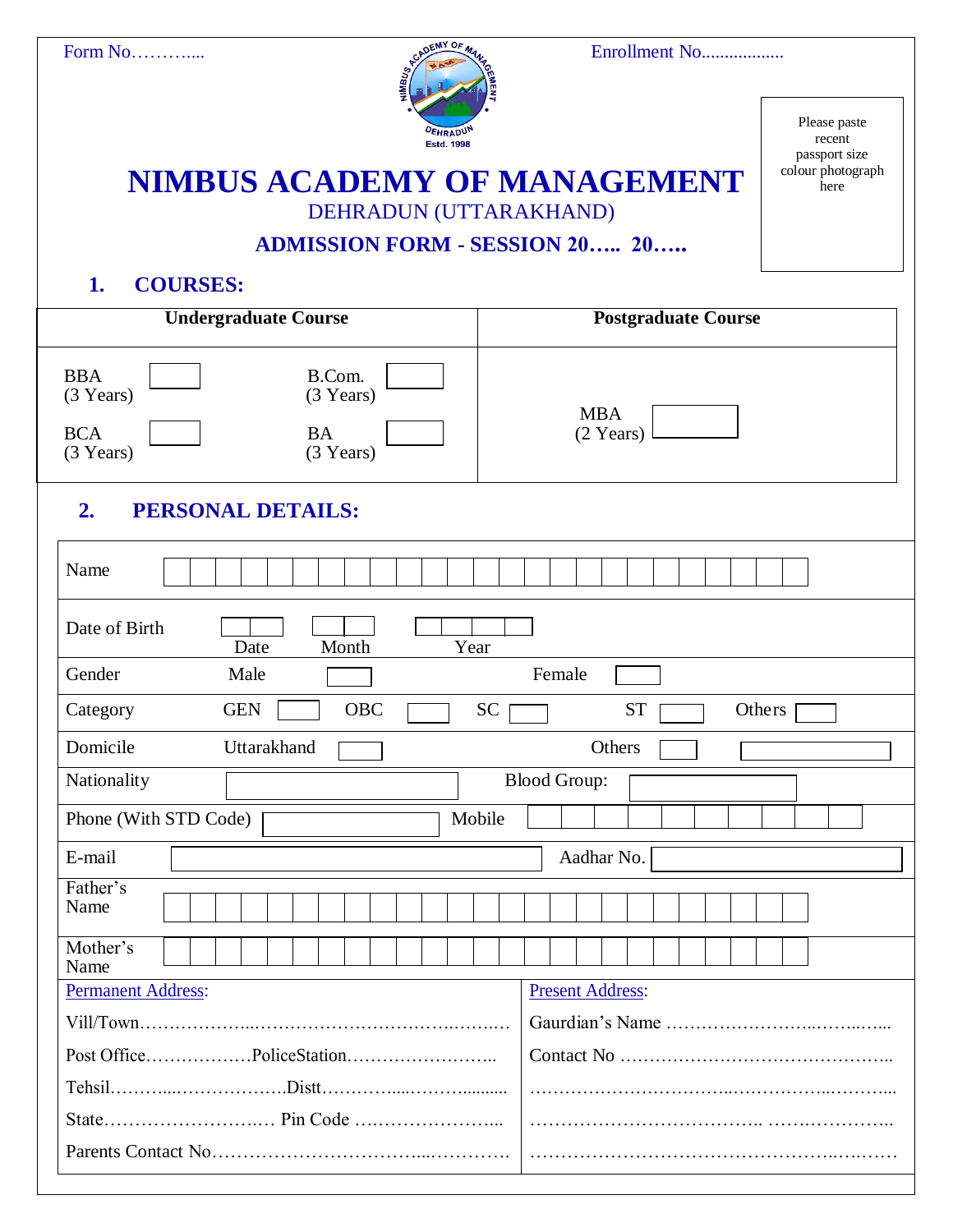## **3. EDUCATIONAL QUALIFICATIONS:**

| <b>Examination</b><br><b>Passed</b> | <b>Board/University</b> | <b>Name of School/College</b> | <b>Discipline</b> | Year | Division &<br>$\frac{6}{10}$ |
|-------------------------------------|-------------------------|-------------------------------|-------------------|------|------------------------------|
| Class X                             |                         |                               |                   |      |                              |
| Class XII                           |                         |                               |                   |      |                              |
| Graduation                          |                         |                               |                   |      |                              |
| Post<br>graduation                  |                         |                               |                   |      |                              |
| Ph.D                                |                         |                               |                   |      |                              |
| Any Other                           |                         |                               |                   |      |                              |

# **4. ENTRANCE EXAMINATION QUALIFY, IF ANY:**

| <b>Examination</b>         | <b>Month/Year</b> | Roll No.   | Composite<br><b>Score/Rank</b> | Percentile | Score valid up to |
|----------------------------|-------------------|------------|--------------------------------|------------|-------------------|
| CMAT / GMAT                |                   |            |                                |            |                   |
| <b>MAT</b>                 |                   |            |                                |            |                   |
| CAT / XAT                  |                   |            |                                |            |                   |
| <b>UGAT</b>                |                   |            |                                |            |                   |
| Any Other                  |                   |            |                                |            |                   |
| 5. Bus facility :          |                   | <b>Yes</b> | N <sub>0</sub>                 |            |                   |
| <b>6. Hostel Facility:</b> |                   | Yes        | N <sub>0</sub>                 |            |                   |

### **DECLARATION BY THE APPLICANT:**

I hereby declare that entries made by me in the form are correct to the best of my knowledge and I am also conscious that if any of the entries are found to be incorrect my admission is liable to be cancelled. I have read carefully the prospectus provided by the institute and undertake to abide by the rules and regulations of the institute. I hold myself responsible for the payment of fees and other dues as specified in the prospectus.

I have never been disqualified in any examination nor punished by any court.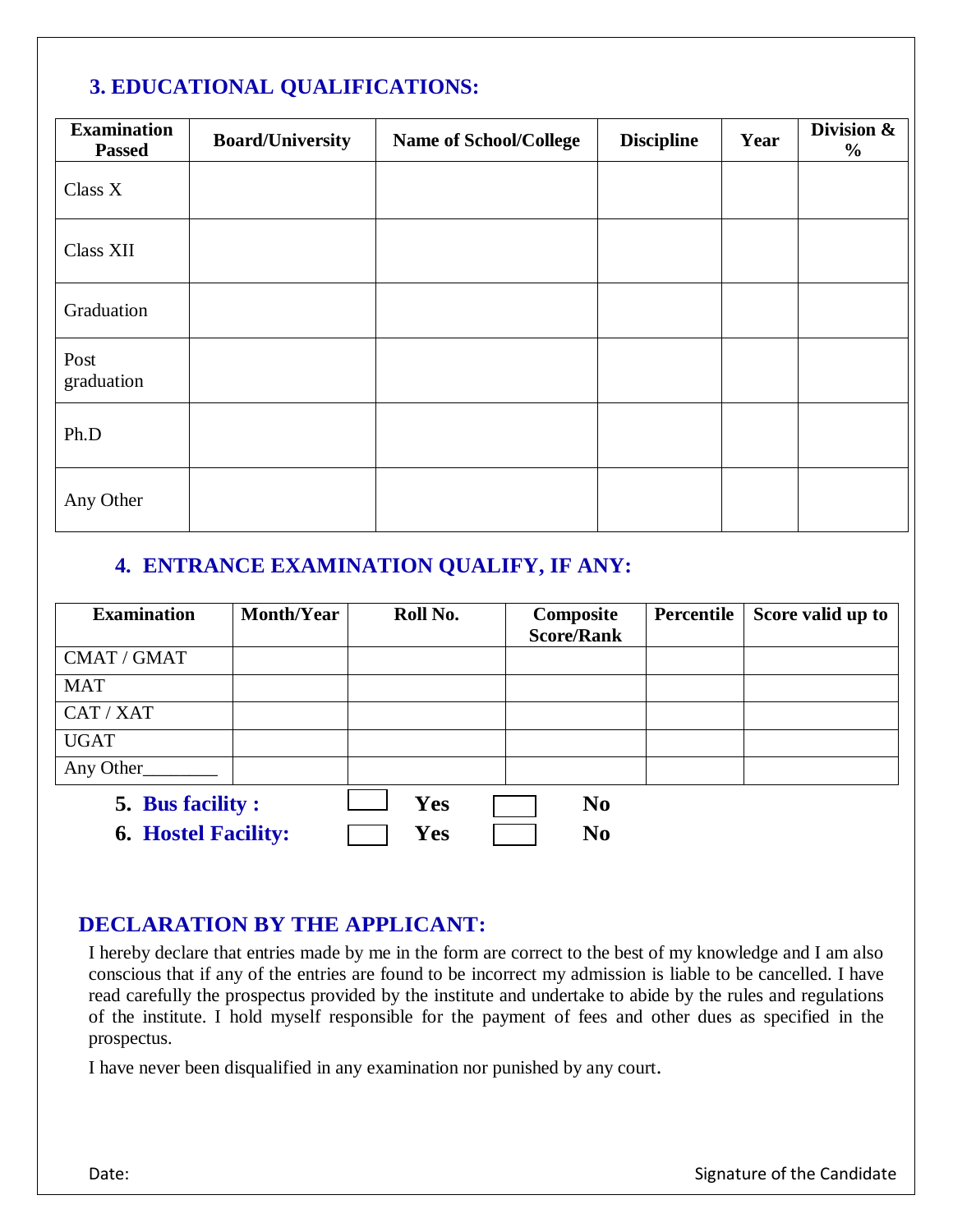#### **UNDERTAKING**

Please paste recent passport size colour photograph here

I do hereby declare that Institute will not be responsible if any mishappening

Happens with me or if I am involved in any kind of misconduct, illegal activity or anti social

Activity etc. outside of this campus.

| Name of Student          |           |
|--------------------------|-----------|
| Father's Name            |           |
| <b>Permanent Address</b> |           |
|                          |           |
| Student's Signature:     | $\bullet$ |

#### **LIBRARY/BOOK BANK MEMBERSHIP**

#### **Library Membership:**

I request for the membership of the library and I undertake to abide the library rules and regulations as applicable from time to time and also submit "No Dues" from library at the time of leaving the institute.

#### **Book Bank Facility**

The objective of book bank scheme is to provide regular assistance of books to the students. A set of

Recommended textbooks of subjects/papers will provisionally be provided to the students on

Fee of Rs. 1500/-

I have read the library rules and agree to enroll myself for this facility and also paying membership fees.

Signature of Student